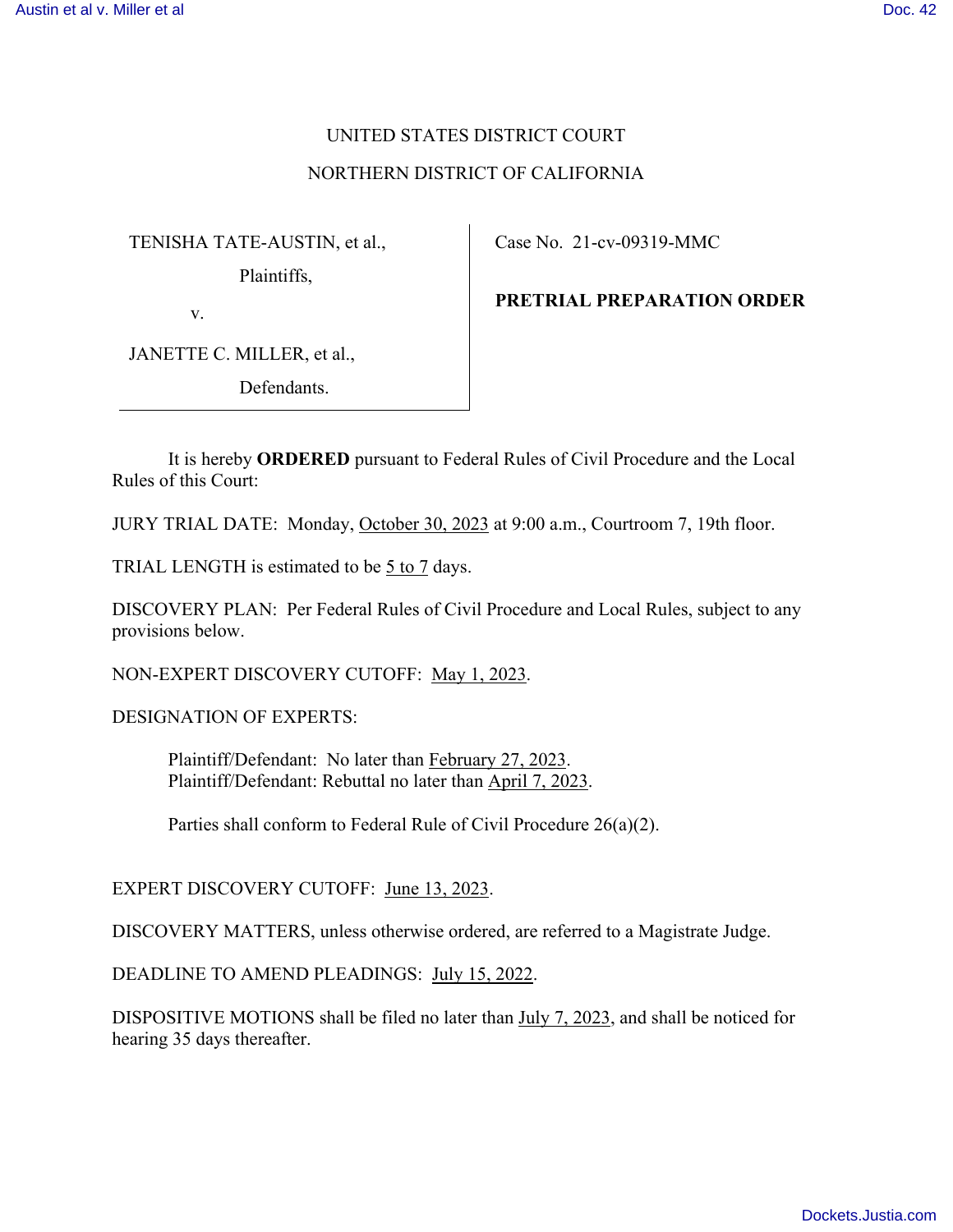SETTLEMENT CONFERENCE shall be held before Magistrate Judge Sallie Kim to be conducted in September 2022 or as soon thereafter as her calendar will permit.

PRETRIAL CONFERENCE DATE: October 17, 2023 at 10:00 a.m.

**COUNSEL WHO INTEND TO TRY THE CASE MUST ATTEND THE PRETRIAL CONFERENCE.** Counsel shall be prepared to discuss all aspects of the case, including settlement. Pretrial shall conform to the attached instructions.

MEET AND CONFER (Civil L.R. 16-10(b)(5): Lead trial counsel shall meet and confer no later than September 11, 2023.

FURTHER STATUS CONFERENCE: Friday, June 16, 2023 at 10:30 a.m.

FURTHER STATUS CONFERENCE STATEMENT DUE: Friday, June 9, 2023.

ADDITIONAL ORDERS:

See attached Pretrial Instructions.

PLAINTIFF IS ORDERED TO SERVE A COPY OF THIS ORDER ON ANY PARTY SUBSEQUENTLY JOINED IN THIS ACTION.

Dated: May 6, 2022

Maxime M. Cherney

**VE M. CHESNEY** Senior United States District Judge

(Revised 11/2021)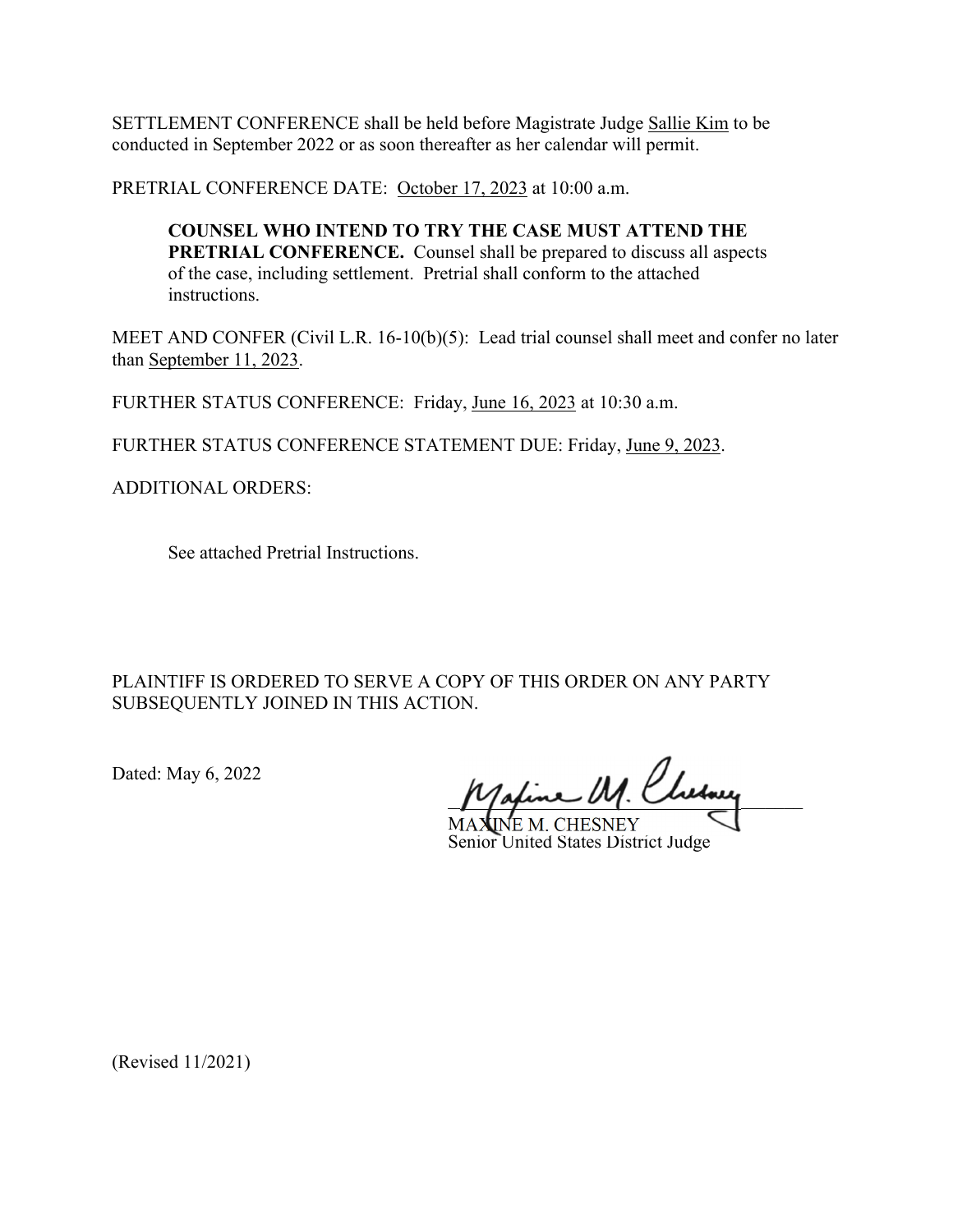#### **PRETRIAL INSTRUCTIONS**

In advance of complying with the following pretrial requirements, for the purpose of preparing for the Pretrial Conference and to discuss settlement, counsel SHALL meet and confer in good faith and no later than the meet and confer deadline set forth in the attached order.

**A. PRETRIAL STATEMENT**: No later than **ten court days** before the scheduled Pretrial Conference, the parties shall file a joint Pretrial Statement which shall set forth:

1. The substance of the action;

2. The relief claimed, including the particular elements of the damages claimed;

3. The factual issues remaining, as well as any stipulations of fact;

 4. The legal issues, including a concise statement of each disputed point of law concerning liability or relief and citing supporting statutory and case law;

5. A current estimate as to the length of the trial;

6. The status of the case with respect to alternative dispute resolution.

 7. A list of witnesses likely to be called at trial. Expert witnesses shall be listed separately. Witnesses not included on the list may be excluded from testifying.

## **B. JURY INSTRUCTIONS**:

 1. Joint Set of Agreed Upon Instructions: The parties shall jointly prepare a set of agreed upon jury instructions, which shall be filed **ten court days** prior to the Pretrial Conference.

 2. Separate Instructions: Separate instructions may be submitted only as to those instructions upon which the parties cannot agree. Each separate instruction shall note on its face the identity of the party submitting such instruction. Separate instructions shall be filed **ten court days** prior to the Pretrial Conference.

 No later than **ten court days** prior to the Pretrial Conference, the party or parties objecting to an instruction shall file a written objection to such instruction. The form of the objection shall be as follows:

(a) Set forth in full the instruction to which the objection is made;

 (b) Provide concise argument and citations to authority explaining why the opposing party's instruction is improper; and

(c) Set forth in full an alternative instruction, if any.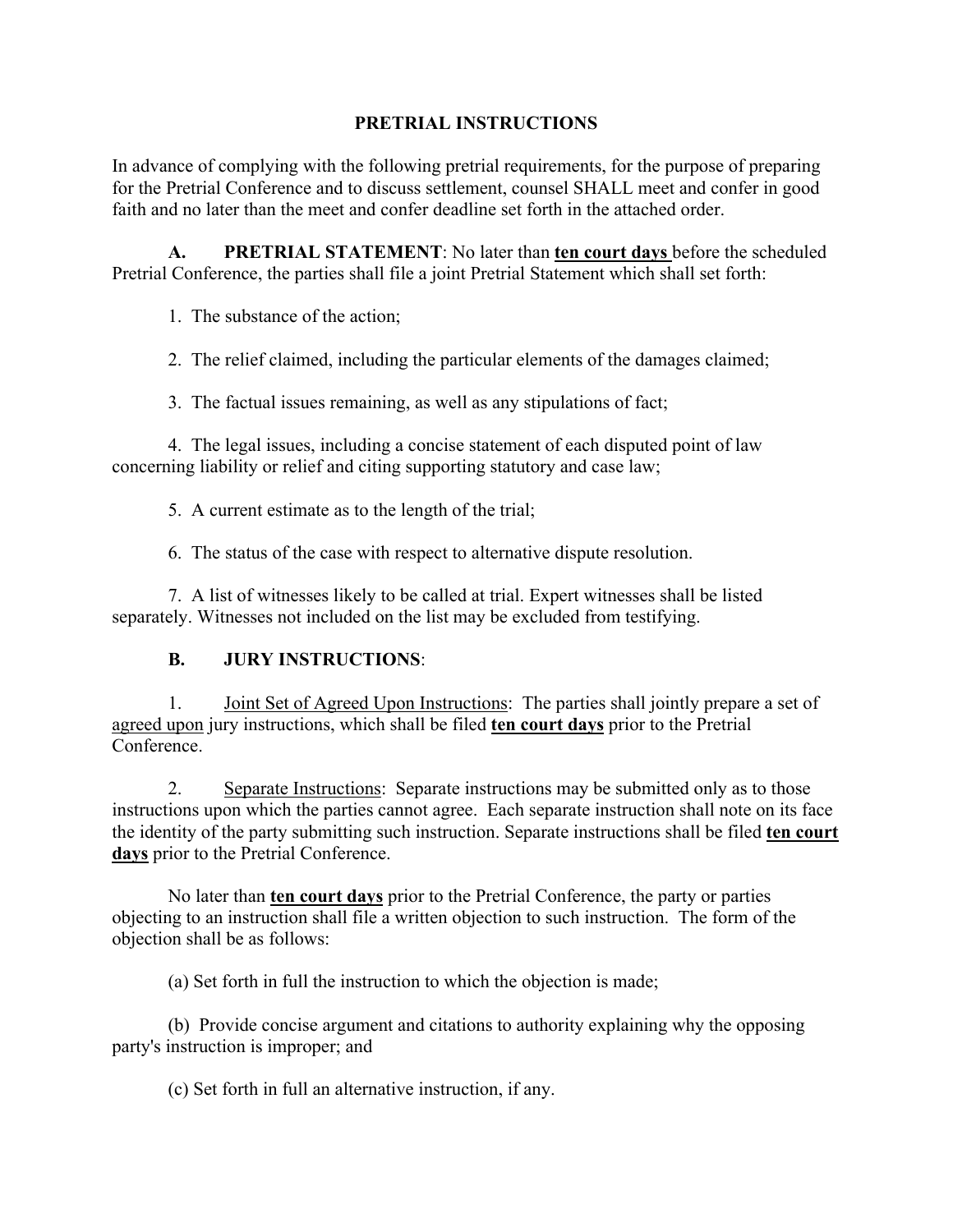3. Substance and Format of Instructions: The instructions shall cover all substantive issues. Proposed instructions shall be consecutively numbered. Each proposed instruction shall be typed in full on a separate page and cover only one subject, to be indicated in the title. Citations to the authorities upon which the instruction is based shall be included. Instructions shall be brief, clear, written in plain English and free of argument. Pattern or form instructions shall be revised to address the particular facts and issues of the case.

**C. VOIR DIRE AND VERDICT FORMS**: No later than **ten court days** prior to the Pretrial Conference each party shall serve and file proposed questions for jury voir dire and a proposed form of verdict.

**D. FINDINGS OF FACT and CONCLUSIONS OF LAW**: In non-jury cases, no later than **ten court days** prior to the Pretrial Conference, each party shall serve and lodge with the Court proposed findings of fact and conclusions of law on all material issues. Proposed findings shall be brief, and free of pejorative language and argument. Whenever possible, parties shall deliver to the Courtroom Deputy copies of proposed findings of fact and conclusions of law on a CD in WordPerfect format. The disk label shall include the name of the parties, the case number and a description of the documents.

# **E. EXHIBITS**:

 1. Copies of Exhibits for Other Parties: No later than **ten court days** prior to the Pretrial Conference, each party shall provide every other party with one set of all proposed exhibits, charts, schedules, summaries, diagrams and other similar documentary materials to be used in its case in chief at trial, together with a complete list **(see attached form)** of all such proposed exhibits. Voluminous exhibits shall be reduced by elimination of irrelevant portions or through the use of summaries. Each item shall be pre-marked with an exhibit sticker **(see attached form)**, plaintiff's exhibits with numbers, defendant's exhibits with letters or with numbers sequenced to begin after plaintiff's exhibit numbers. If there are numerous exhibits, they should be provided in three-ring binders with marked tab separators. All exhibits which have not been provided as required are subject to exclusion.

 2. Stipulations Re: Admissibility: Prior to the Pretrial Conference, the parties shall make a good faith effort to stipulate exhibits into evidence and be prepared to place their admission on the record at the Pretrial Conference. If stipulation to admission in evidence is not possible, the parties shall make every effort to stipulate to authenticity and foundation absent a legitimate (not tactical) objection.

 3. Copies of Exhibits for the Court: Two sets of exhibits shall be provided to the Court on the **first day of trial**. Each set shall be in binders, tabbed and indexed.

\ 4. Disposition of Exhibits after Trial: Upon the conclusion of the trial, each party shall retain its exhibits through the appellate process. It is each party's responsibility to make arrangements with the Clerk of the Court to file the record on appeal.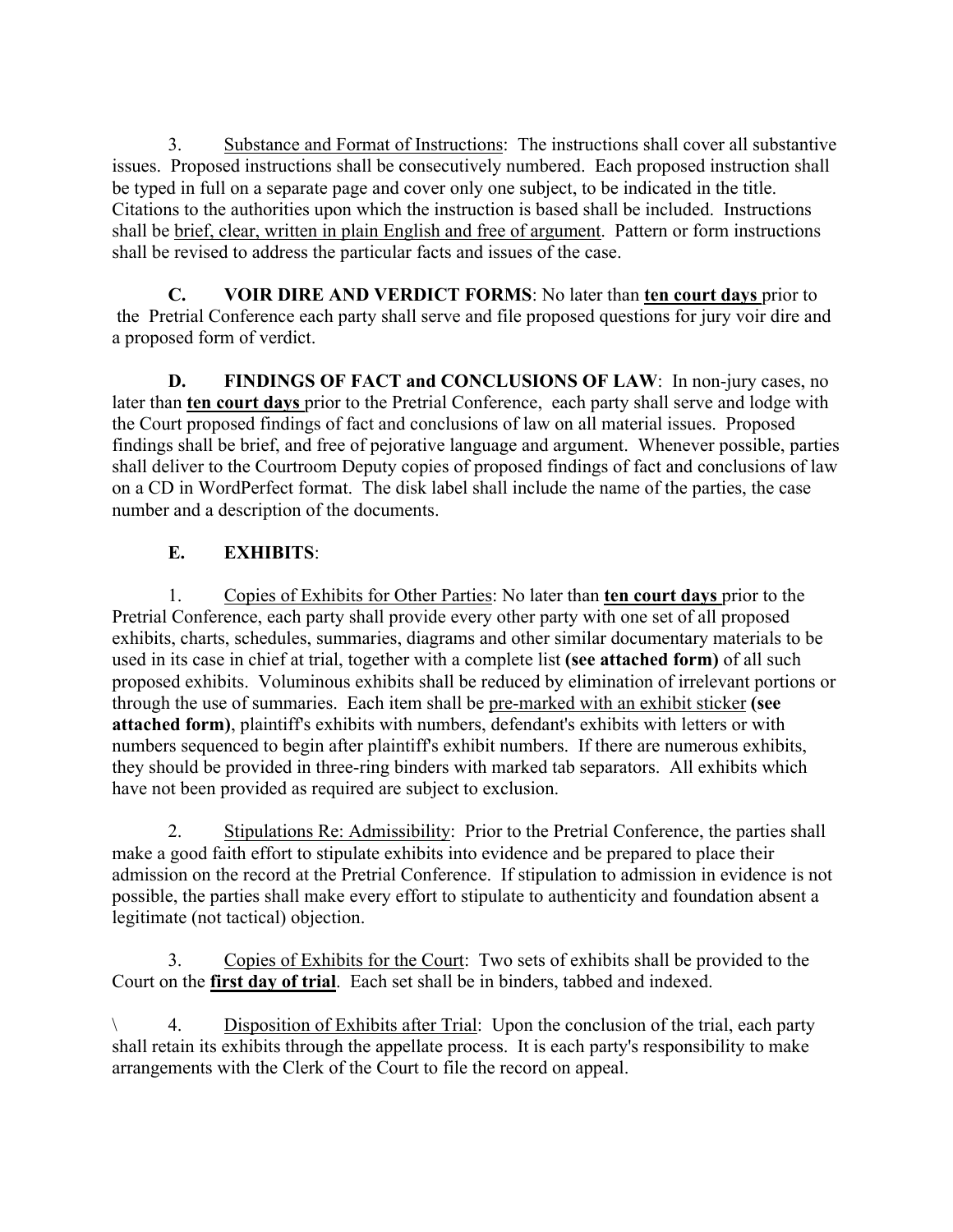#### **F. WITNESSES**:

 1. Jury Trials: The Pretrial Conference Statement shall include a list of witnesses likely to be called at trial, other than solely for impeachment or rebuttal. Expert witnesses shall be listed separately. Witnesses not included on the list may be excluded from testifying.

 2. Non-Jury Trials: In non-jury cases, each party shall serve and lodge with the Court a written narrative statement of the proposed direct testimony of each witness under that party's control. Each statement shall be marked as an exhibit and shall be in a form suitable to be received into evidence.

**G. MOTIONS IN LIMINE**: Motions in limine are limited to motions to exclude specific items of evidence (i.e., specific testimony or exhibits) on a ground and upon such authority as would be sufficient to sustain an objection to such evidence at trial.

 1. Motions in limine shall be filed and served no later than **ten court days** prior to the date set for the Pretrial Conference. Any party opposing such a motion in limine shall file and serve its opposition papers no later than **five court days** prior to the Pretrial Conference. No reply papers will be considered.

 2. Each motion in limine and each opposition thereto, shall be individually numbered and filed as a separate document.

**H. LIST OF EXHIBITS WITH STIPULATIONS AND OBJECTIONS**: No later than **one court day** prior to the Pretrial Conference the parties shall file with the Court a list of all exhibits admitted by stipulation; and a list of all exhibits as to which objections have been made, with a brief notation indicating which party objects and for what reason.

# **I. OTHER PRETRIAL MATTERS**

 1. Settlement Conferences - Any party utilizing another form of Alternative Dispute Resolution who wishes to arrange a settlement conference before a judge or magistrate judge thereafter may do so by contacting the Courtroom Deputy.

 2. Daily Transcripts - If transcripts will be requested during or immediately after trial, arrangements must be made with the court reporter at least **one week** before trial commences.

**Attachments**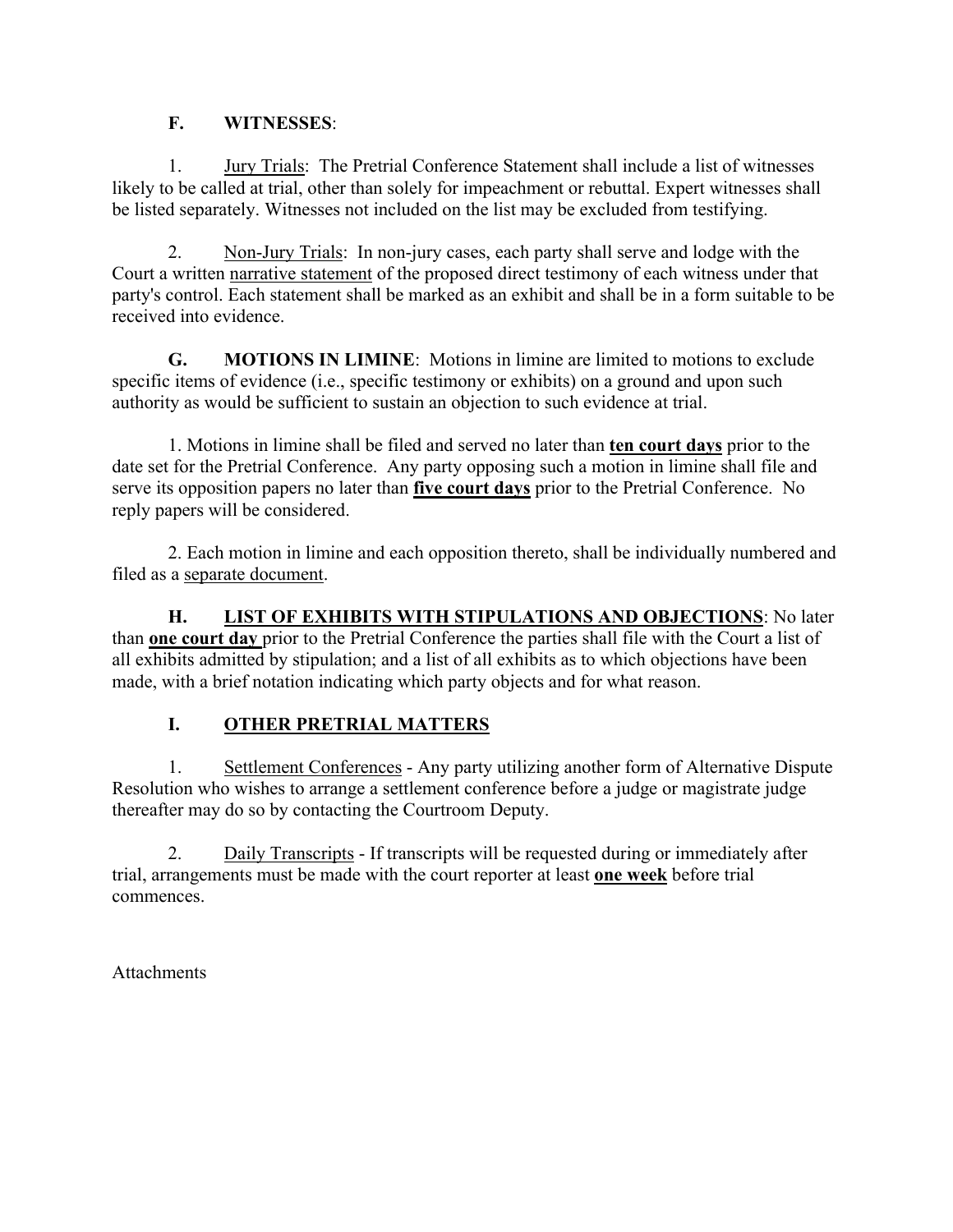## UNITED STATES DISTRICT COURT

## NORTHERN DISTRICT OF CALIFORNIA

| CASE NO. CR<br>$\overline{\phantom{a}}$ | MMC | DATE: |
|-----------------------------------------|-----|-------|
|-----------------------------------------|-----|-------|

\_\_\_\_\_\_\_\_\_\_\_\_\_\_\_\_\_\_\_\_\_\_\_\_\_\_\_ v. \_\_\_\_\_\_\_\_\_\_\_\_\_\_\_\_\_\_\_\_\_\_\_\_\_\_

# EXHIBIT LIST

( ) Plaintiff ( ) Defendant

| <b>EXHIBIT</b><br><b>NUMBER</b> | <b>MARKED</b> | <b>ADMITTED</b> | DESCRIPTION OF EXHIBIT |
|---------------------------------|---------------|-----------------|------------------------|
|                                 |               |                 |                        |
|                                 |               |                 |                        |
|                                 |               |                 |                        |
|                                 |               |                 |                        |
|                                 |               |                 |                        |
|                                 |               |                 |                        |
|                                 |               |                 |                        |
|                                 |               |                 |                        |
|                                 |               |                 |                        |
|                                 |               |                 |                        |
|                                 |               |                 |                        |
|                                 |               |                 |                        |
|                                 |               |                 |                        |
|                                 |               |                 |                        |
|                                 |               |                 |                        |
|                                 |               |                 |                        |
|                                 |               |                 |                        |
|                                 |               |                 |                        |